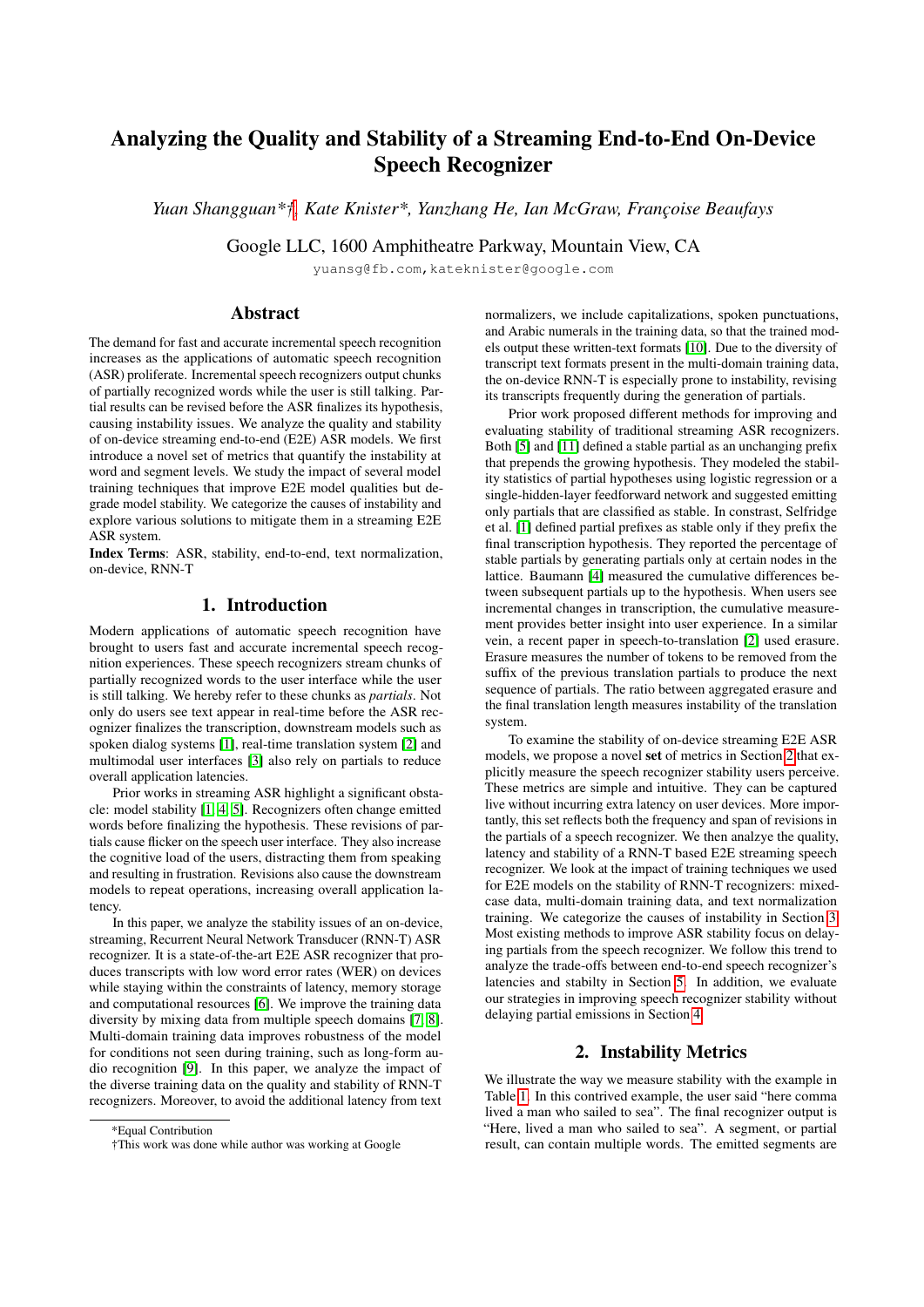chronologically indexed. There are 9 segments in total, although the number could change if the frequency of partial emissions changes. A segment differs from the previous segment either by growth (addition of words) or by revision (changes in the previous words). Revisions indicate unstable segments. For example, segment 2 is a stable segment because it simply grows from segment 1. Segment 3, however, is an unstable segment because it contains a revision of the word "come" into "comma". Similar to [\[2,](#page-4-1) [5\]](#page-4-4), we consider a partial prefix stable if and only if all future hypotheses contain the same prefix. In segment 5, for instance, "a man who" are unstable words because they follow an unstable word "Lived". As a result, we count 4 unstable words in segment 6.

<span id="page-1-1"></span>

| <b>Seg</b>     | <b>Streamed Segment Text</b>         | # Unstable |      |
|----------------|--------------------------------------|------------|------|
| #              |                                      | Word       | Seg  |
| 1              | Here                                 |            |      |
| 2              | Here come                            |            |      |
| 3              | Here comma                           | $+1$       | $+1$ |
| $\overline{4}$ | Here,                                | $+1$       | $+1$ |
| 5              | Here, Lived a man who                |            |      |
| 6              | Here, lived a man who sell           | $+4$       | $+1$ |
| 7              | Here, lived a man who sell two seeds |            |      |
| 8              | Here, lived a man who sell 2 seeds   | $+2$       | $+1$ |
| 9              | Here, lived a man who sailed to sea  | $+3$       | $+1$ |

Table 1: *Incremental speech recognition segments ordered by emission sequences, with unstable words and segment counts to calculate UPWR and UPSR.*

We measure the instability of partials with unstable partial word ratio (UPWR) and unstable partial segment ratio (UPSR). UPWR is the ratio of total number of unstable words in a test corpus to the total number of words in the final hypotheses. UPSR captures the ratio between the aggregated number of revised segments and the total number of utterances in a dataset. The ranges of UPWR and UPSR are  $[0, \infty)$ . The closer they are to 0, the more stable the system. UPWR captures the magnitude of the model's instability in terms of number of words, while the UPSR measures the frequency of occurences of revisions.

In Table [1,](#page-1-1) we have a total of 11 unstable words, and 9 words in the final hypothesis. Therefore UPWR=11/9=1.22. There are 5 unstable segments over one utterance, so UPSR=5/1=5.0.

# <span id="page-1-0"></span>3. Stability of the Streaming RNN-T

#### <span id="page-1-3"></span>3.1. On-Device Streaming RNN-T

We train a streaming RNN-T with either 128 grapheme targets or 4096 word-pieces targets [\[10\]](#page-4-9). The RNN-T model is trained to handle multiple speech recognition domains [\[8\]](#page-4-7). In addition, this RNN-T is trained to run on modern edge devices [\[6\]](#page-4-5). Since on-device speech recognizers face serious constraints in latency, memory, and CPU resources, we avoid adding text normalizers to the speech pipeline. Instead, we include capitalizations, spoken punctuations and Arabic numerals in the training data, so that the trained RNN-T model learns to output transcripts with correct text normalization formats.

#### 3.2. Types of On-Device RNN-T Instabilities

We analyze the streaming RNN-T output and divide the occurrences of instability into two categories. The first is textnormalization instability. The second is streaming instability. We further identify 4 subtypes of text-normalization instability. Table [2](#page-1-2) shows the percentage breakdown of each instability

subtype in terms of the frequency of occurrences in the output of the multi-domain RNN-T model, introduced in [\[9\]](#page-4-8), which corresponds to Model F in Table [4.](#page-3-1)

<span id="page-1-2"></span>

| <b>Type of Stability</b>                   | Percentage |  |  |
|--------------------------------------------|------------|--|--|
| <b>A. Text Normalization Instabilities</b> | $47.6\%$   |  |  |
| 1,2. Punctuation & spacing related         | $21.2\%$   |  |  |
| 3. Capitalization                          | 24.7%      |  |  |
| 4. Numeral                                 | 1.7%       |  |  |
| <b>B.</b> Streaming instability            | 52.4%      |  |  |

Table 2: *Types of instability and their percentages of occurrences in an offline dataset.*

Streaming instability When the model is forced to output partial words faster, more premature partials occur when the user is still in the process of uttering a word. For example, one might see "my open" before "my opinion". We analyze the relationship between streaming instability and partial emissions rate in section [5.](#page-3-0) The streaming instability problem is more pronounced when the E2E models output subword targets instead of word targets as in the traditional models.

Text normalization instabilities arise when the RNN-T model revises its transcripts in terms of the formats of the output.

1. Punctuation instability refers to the change of partials related to spoken punctuation phrases. Examples include segment 2 to 4 in Table [1,](#page-1-1) where "come" $\rightarrow$ "comma"  $\rightarrow$ "," are partial result revisions due to the comma symbol. Punctuation instability gets worse as the punctuation phrases get longer. "left quotation mark", for example, causes more instability than "period".

2. Spacing instability refers to the changes in spaces delimiting the partial words during the recognition process. It often happens hand-in-hand with punctuation instability. A commonly occurring observation is that the space between a word and the subsequent punctuation is being removed and re-inserted multiple times: "Hi,"  $\rightarrow$  "Hi,"  $\rightarrow$  "Hi, ". Languages that do not require delimitation, such as Chinese and Japanese, have no spacing instabilities.

3. Capitalization instability is caused by the model revising uppercase outputs into lowercase outputs or vise-versa. Segments 5 to 6 in Table [1](#page-1-1) are examples of capitalization instability (i.e. "Lived"  $\rightarrow$  "lived"). Capitalization instability is more pronounced in languages like German, where nouns are capitalized.

4. Numeral instability occurs when users dictate phone numbers, street addresses, dates, time or other numeric entities. When the user is speaking, the ASR models output these numbers in spoken format first - "Call eight" - before outputting numbers - "Call 800-123-1234".

#### <span id="page-1-4"></span>3.3. Factors Impacting Stability in RNN-T

We identify factors that adversely impact the stability of a mixedcase streaming RNN-T model in the following subsections.

#### *3.3.1. Wordpieces and Spoken Punctuation Tokens*

Word-piece targets in E2E speech models allow models to capture longer linguistic and phoneme contexts, resulting in better model performance [\[12\]](#page-4-11). We train a word-piece model (WPM) with n-gram counts obtained from text data to segment words into sub-word units. WPMs are depicted by Schuster in [\[13\]](#page-4-12). These WPM targets do not contain spoken punctuation tokens. For example, "exclamation" is represented by sub-word units as {"exclam", "a", "tion"}. As a result, the RNN-T models emit partial punctuation words like "exclam" before completely converting the spoken punctuations "exclamation mark" into "!".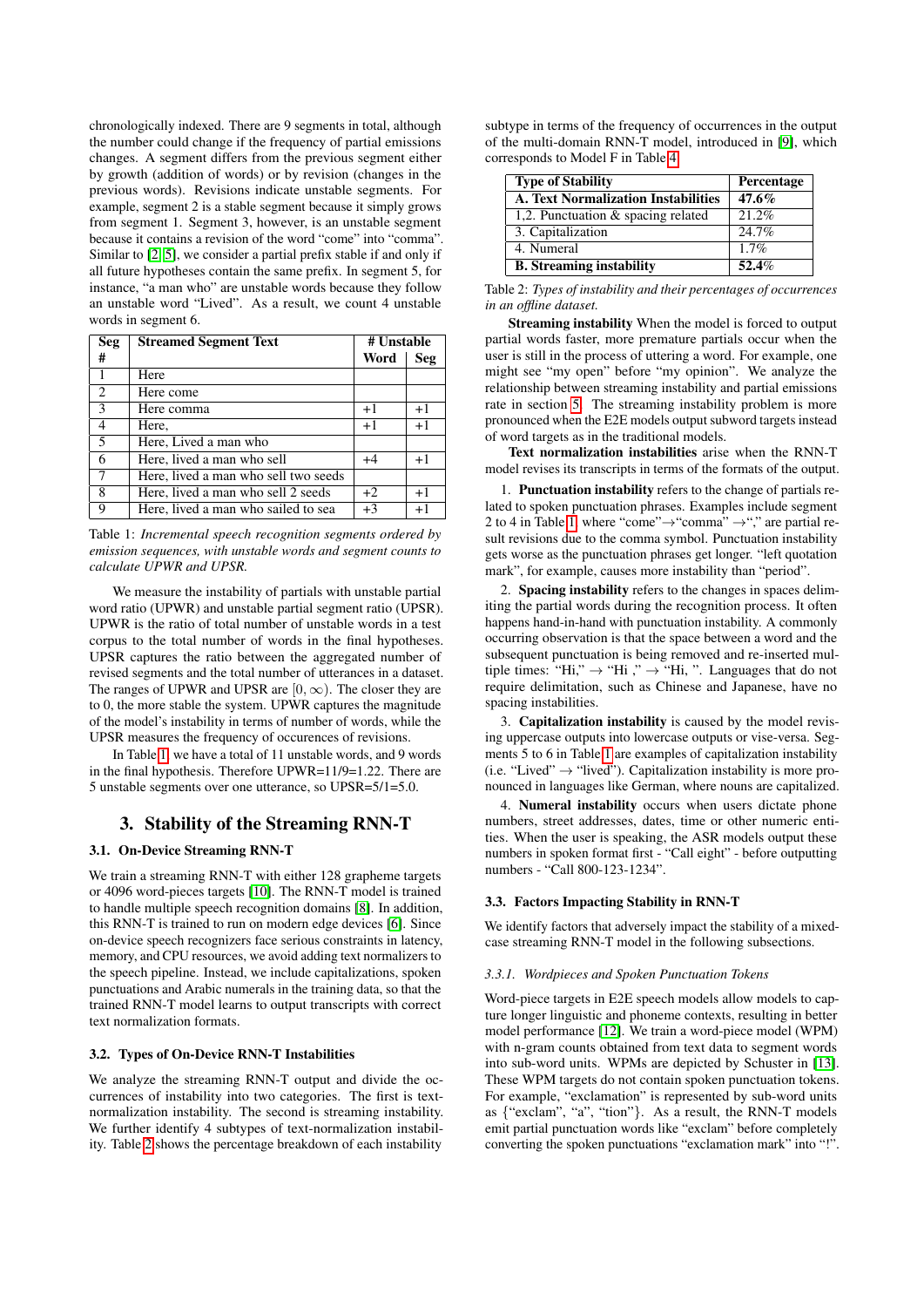#### *3.3.2. Mixed-case Training Data and WPM Targets*

In Section [3.1,](#page-1-3) we explain why we introduce mixed-case training data to RNN-T models. In terms of WER, RNN-T with WPM targets have lower WER than RNN-T with grapheme targets. In terms of stability, mixed-case training inevitably increases the perplexity of the RNN-T decoder. RNN-T models with WPM targets suffer greater stability degradations than RNN-T models with grapheme targets when the training data changes from lowercase to mixed-case. Table [3](#page-2-1) shows stabilities of Model A (grapheme) and B (WPM) with lowercase traing data. They have similar stability. However, RNN-T Model D, trained with a mixed-case WPM, is 31.3% worse in stability than its graphemetrained counterpart C. Comparing grapheme model pairs C and A, the grapheme-trained RNN-T has  $> 40\%$  increase in UPWR and UPSR. Comparing the WPM models B and D, the RNN-T experiences a 61.5% increase in UPWR and 90.7% increase in UPSR.

One might surmise that mixed-case data mainly contributes to an increase in capitalization instability. Evidence suggests otherwise: mixed-case training causes other types of instability in WPM-target RNN-T. To show this, we post-process the outputs of models C and D with a lowercasing Finite State Transducer (FST). This FST converts all partial outputs into lowercase text, eliminating capitalization instability completely. The newly augmented models are *Cnorm* and *Dnorm* in Table [3.](#page-2-1) *Cnorm* has the same level of instability as Model A, suggesting that for grapheme RNN-T models, the  $> 40\%$  increase in mixed-case instability is due to capitalization instabilities alone. *Dnorm*, however, has 30.2% higher UPSR than Model B. We find that the mixed-case decoding beams of the WPM-targeted RNN-T often contain more words with both upper and lower cases than the grapheme-targeted RNN-T. For example, "used" and "Used" can both exist in two otherwise identical top-N hypotheses because both are valid words. As a result, the diversity of the top N hypotheses decreases, and the top-1 hypothesis is more likely to change during the decoding process when the top-n hypotheses swap their rankings.

#### *3.3.3. Multi-domain Training Data*

Multi-domain training data improves the quality of the RNN-T model. It supplies a variety of acoustics and linguistic content to the speech model, improving model performance [\[9\]](#page-4-8). The cost of multi-domain training data is that the transcription standard may not be the same across all domains. Capitalizations, for instance, might not be enforced in the YouTube transcriptions. As the diversity of transcription format increases, multi-domain training leads to more model instability. In Table [4,](#page-3-1) we compare two models: D, trained with data from a single domain, and E, trained with data from multiple domains. Although multidomain RNN-T model E has a better word error rate (WER) than model D, its punctuation error rate (PER) increases by 10.7%, case-insensitive WER increases by 1.5%, and its instability metrics increase even more drastically: UPWR +76.2% and UPSR  $+45%$ .

### <span id="page-2-0"></span>4. Improving Text Normalization Stability

In this section, we discuss methods that improve E2E RNN-T recongizer stability without introducing a delay in partial emissions. We develop strategies to reap the benefits of improved WER while alleviating the degradations of model stability explained in section [3.3.](#page-1-4)

#### 4.1. Numeral Instability

To reduce numeral instability, we included Text-to-speech (TTS) synthesized number data as introduced in [\[10\]](#page-4-9) to fine-tune the models so that the RNN-T models automatically output the correct numeral formats.

#### 4.2. Punctuation Words as WPM Tokens

To eliminate punctuation instabilities, we force the RNN-T models to predict punctuation phrases as single tokens. We add a list of possible punctuation phrases in the single-token format, such as "{exclamation-mark}" or "{left-curly-bracket}". We then add these tokens in the WPM vocabulary. At training time, we pre-process the audio transcriptions to ensure that dictated punctuations occur in the same token format. The trained ASR model learns to distinguish common words from punctuation phrases in their linguistic context; it predicts "period" when it means a stretch of time and "{period}" when it means end-of-sentence. At inference time, punctuation words with curly brackets are instantly converted into symbols by a simple regular expression logic.

#### 4.3. Text Normalization and Domain-id

To alleviate the capitalization instability in mixed-cased trained RNN-T models, we implement two solutions: text normalization on the multi-domain dataset, and separation of domains using domain-id as a model input feature.

We apply text normalization models to the multi-domain training data [\[14\]](#page-4-13) to unify the format of capitalization, spoken punctuations, numerics, and spacing clean-ups. Comparing Model E to F in Table [4,](#page-3-1) text normalization improves the stability of multi-domain model by 29.7% in UPWR and 19.3% in UPSR.

We use domain-id as input to the RNN-T model as explained in [\[8\]](#page-4-7). Domain-id allows the model to distinguish different text normalization standards and learn a more consistent text format from each domain. Model G with domain-id shows about 50% stability improvement over Model F.

With text normalization and domain-id, we develop Model G, a mixed-case streaming RNN-T with WPM targets. It has 23.4% better WER, 15.9% better case-insensitive WER, 8% better punctuation error rate and 12.5% improved UPWR than our baseline mixed-case single-domain grapheme-based RNN-T (Model C).

<span id="page-2-1"></span>

| <b>Model</b> | Vocab          | <b>Training</b> | <b>UPWR</b> | <b>UPSR</b>     |  |
|--------------|----------------|-----------------|-------------|-----------------|--|
| <b>Index</b> |                | Data            |             |                 |  |
| A            | Grph           | lowercase       | 0.11        | 0.48            |  |
| B            | WPM            | lowercase       | 0.13        | 0.43            |  |
| C            | Grph           | mixed-case      | 0.16        | 0.68            |  |
| D            | <b>WPM</b>     | mixed-case      | 0.21        | 0.82            |  |
| Cnorm        | Model C        |                 | 0.11        | 0.47            |  |
|              | + lowercaseFST |                 | $0\%$ wrt A | $-2.08\%$ wrt A |  |
| Dnorm        | Model D        |                 | 0.13        | 0.56            |  |
|              | + lowercaseFST |                 | $0\%$ wrt B | $+30.2\%$ wrt B |  |

Table 3: *Stability of WPM and grapheme RNN-T models with training data from a single domain. "Grph" is abbreviation for grapheme.*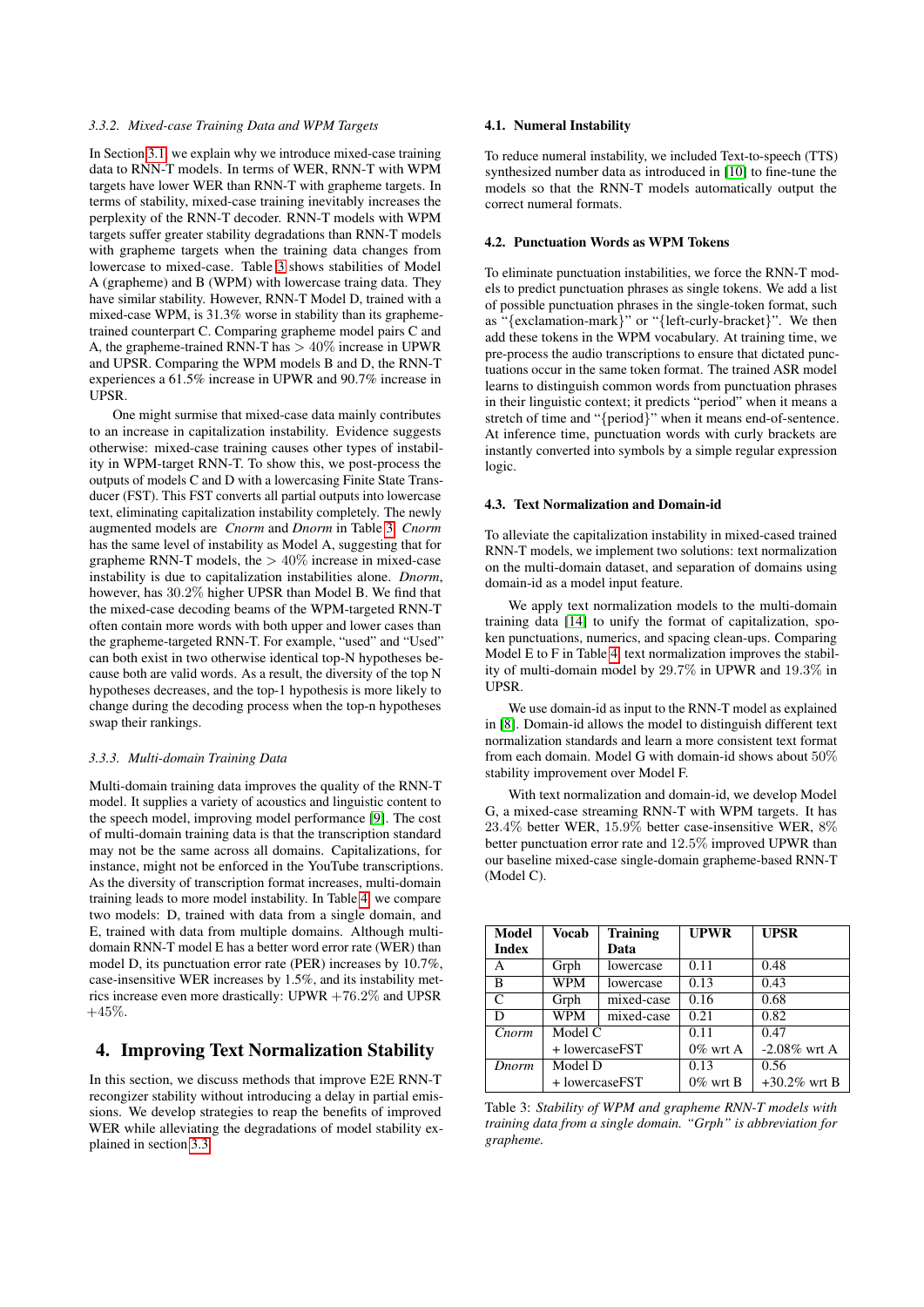<span id="page-3-1"></span>

| ID           | Vocab      | PEI | Training Domain & Data        | <b>WER</b>     | <b>PER</b> | mWER           | <b>UPWR</b> | <b>UPSR</b> |
|--------------|------------|-----|-------------------------------|----------------|------------|----------------|-------------|-------------|
|              | Grapheme   | 50  | Single                        | $4.7(0\%)$     | 2.5        | $6.9(0\%)$     | 0.16        | 0.68        |
|              | <b>WPM</b> | 50  | Single                        | $4.3(-8.51\%)$ | 2.8        | $6.6(-4.3\%)$  | 0.21        | 0.82        |
| E            | <b>WPM</b> | 50  | Multi                         | $4.0(-14.9\%)$ | 3.1        | $6.7(-2.9\%)$  | 0.37        | 1.19        |
| $\mathbf{F}$ | <b>WPM</b> | 50  | Multi + Text Norm             | $3.8(-19.1\%)$ | 2.6        | $6.2(-10.1\%)$ | 0.26        | 0.96        |
| G            | <b>WPM</b> | 50  | Multi + Text Norm + Domain-id | $3.6(-23.4\%)$ | 2.3        | $5.8(-15.9\%)$ | 0.14        | 0.48        |
| H            | <b>WPM</b> | 200 | Multi + Text Norm + Domain-id | $3.6(-23.4\%)$ | 2.3        | $5.8(-15.9\%)$ | 0.04        | 0.15        |

Table 4: *RNN-T model quality and stability. PEI: partial emission interval (ms); PER: punctuation error rate; mWER: mixed-case WER.*

### 5. Improving Streaming Stability

### <span id="page-3-0"></span>5.1. Stability vs Partial Emission Intervals

Previous works have shown trade-offs between partial emission intervals (PEI) and model stability [\[3,](#page-4-2) [4,](#page-4-3) [5,](#page-4-4) [2\]](#page-4-1). PEI is the time we set between showing consequtive partial results from the ASR recognizer. Naturally, the longer a partial lives in the lattice beam, the less likely the partial word is going to be revised.

<span id="page-3-2"></span>

Figure 1: *Instability (UPWR, UPSR) with respect to partial emission intervals (ms) in Model G and Model F. Mean partial delay (ms) of Model G is also shown.*

We thus explore the relationship between partial emission intervals (in ms) and model stability with a streaming RNN-T E2E speech recognizer. Figure [1](#page-3-2) shows how the instability metrics decrease logarithmically when the partial emission interval lengthens. In Section [4,](#page-2-0) we introduce methods to stablize WPM target RNN-T models by pushing the UPWR and UPSR curves to a lower magnitude. For instance, by using domain-ID, we show improvement of stability from model F to model G at no delay of the partial emission intervals at every point along the UPWR and UPSR curves in Figure [1.](#page-3-2) In this section, we show how stability can be improved by sliding to different PEI's along the curves. We also measure the latency of the speech recognizer in terms of mean partial delay, which is the average time before each hypothesized word is first shown on the screen after the beginning of the utterance.

Changing the partial emission interval from 50ms to 200ms results in 75ms increase in mean partial delay (see Figure [1\)](#page-3-2). However, at 200ms PEI, as shown in Table [4,](#page-3-1) model H has 71.6% improvement in UPWR, and 68.8% improvement in UPSR, compared to model G, achieving a good tradeoff between latency and stability.

#### 5.2. Stability Thresholding vs Mean Partial Delay Tradeoff

In [\[5\]](#page-4-4), McGraw and Gruenstein developed a logistic regression approach to estimate the stability of partial results. We analyze the impact on model stability by thresholding the stability scores of partials. Each partial is scored based on the proposed logistic regression model, and partial words that have stability score exceeding the threshold are immediately shown on the screen

while the others are withheld. Figure [2](#page-3-3) shows that increasing the threshold improves model stability. UPWR and UPSR drop sharply when the threshold grows from 0.1 to 0.2, and decrease linearly when the threshold score is bigger than 0.2.

Accompanying the precipitous drop in the speech recognizer's UPSR and UPWR is a perceptible increase in recognizer latency. This is measured by a 18.6% increase of the mean partial delay from 1243ms to 1474ms. This delay is expected because the logistic regression model depends on a feature, age, which measures the length of time that a partial survives the best decoding path. Partials at the beginning of an utterance usually do not have long age, and thus are predicted to be less stable.

<span id="page-3-3"></span>

Figure 2: *UPWR, UPSR and mean partial delay with respect to the threshold of stability score in Model G.*

### 6. Conclusion

In this paper, we describe the problem of instability in the framework of a streaming E2E RNN-T based multi-domain ASR. We observe that model training methods such as mixing data from multiple speech domains and adopting WPM-targets have adversely impacted on the stability of the streaming RNN-T models. In addition, the introduction of text normalization features, including mixed-case data, numerics and spoken punctuations, has also resulted in model stability degradation. We first introduce a novel set of metrics, UPWR and UPSR, to quantify the magnitude and frequency of instability occurences. We then categorize instability into 5 types. We outline model training techniques that dramatically improve the stability of streaming E2E models at no delay to the output words. We show partial emission delay is an effective tool to reduce streaming instability of the RNN-T models but only up to a point before the partial emissions delays become perceptible.

#### 7. Acknowledgements

We thank Arun Narayanan and Tara Sainath for their efforts in developing the RNN-T models with multi-domain training data, text normalization of training data, and the domain-id inputs. We also appreciate Dirk Padfield's careful review of our drafts.